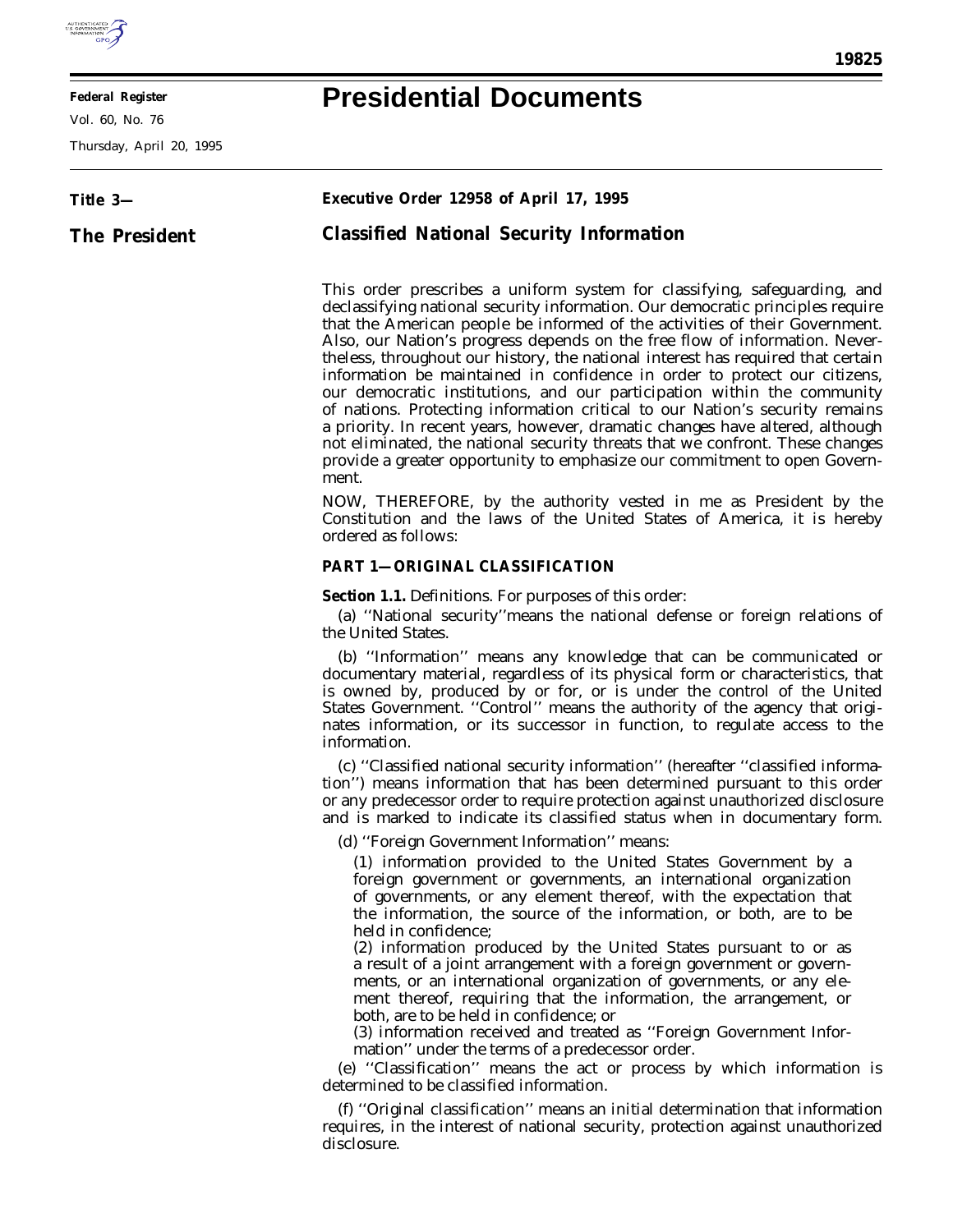(g) ''Original classification authority'' means an individual authorized in writing, either by the President, or by agency heads or other officials designated by the President, to classify information in the first instance.

(h) ''Unauthorized disclosure'' means a communication or physical transfer of classified information to an unauthorized recipient.

(i) ''Agency'' means any ''Executive agency,'' as defined in 5 U.S.C. 105, and any other entity within the executive branch that comes into the possession of classified information.

(j) ''Senior agency official'' means the official designated by the agency head under section 5.6(c) of this order to direct and administer the agency's program under which information is classified, safeguarded, and declassified.

(k) ''Confidential source'' means any individual or organization that has provided, or that may reasonably be expected to provide, information to the United States on matters pertaining to the national security with the expectation that the information or relationship, or both, are to be held in confidence.

(l) ''Damage to the national security'' means harm to the national defense or foreign relations of the United States from the unauthorized disclosure of information, to include the sensitivity, value, and utility of that information.

**Sec. 1.2.** *Classification Standards*. (a) Information may be originally classified under the terms of this order only if all of the following conditions are met:

(1) an original classification authority is classifying the information;

(2) the information is owned by, produced by or for, or is under the control of the United States Government;

(3) the information falls within one or more of the categories of information listed in section 1.5 of this order; and

(4) the original classification authority determines that the unauthor-

ized disclosure of the information reasonably could be expected to result in damage to the national security and the original classification authority is able to identify or describe the damage.

(b) If there is significant doubt about the need to classify information, it shall not be classified. This provision does not:

(1) amplify or modify the substantive criteria or procedures for classification; or

(2) create any substantive or procedural rights subject to judicial review.

(c) Classified information shall not be declassified automatically as a result of any unauthorized disclosure of identical or similar information.

**Sec. 1.3.** *Classification Levels.* (a) Information may be classified at one of the following three levels:

(1) ''Top Secret'' shall be applied to information, the unauthorized disclosure of which reasonably could be expected to cause exceptionally grave damage to the national security that the original classification authority is able to identify or describe.

(2) ''Secret'' shall be applied to information, the unauthorized disclosure of which reasonably could be expected to cause serious damage to the national security that the original classification authority is able to identify or describe.

(3) ''Confidential'' shall be applied to information, the unauthorized disclosure of which reasonably could be expected to cause damage to the national security that the original classification authority is able to identify or describe.

(b) Except as otherwise provided by statute, no other terms shall be used to identify United States classified information.

(c) If there is significant doubt about the appropriate level of classification, it shall be classified at the lower level.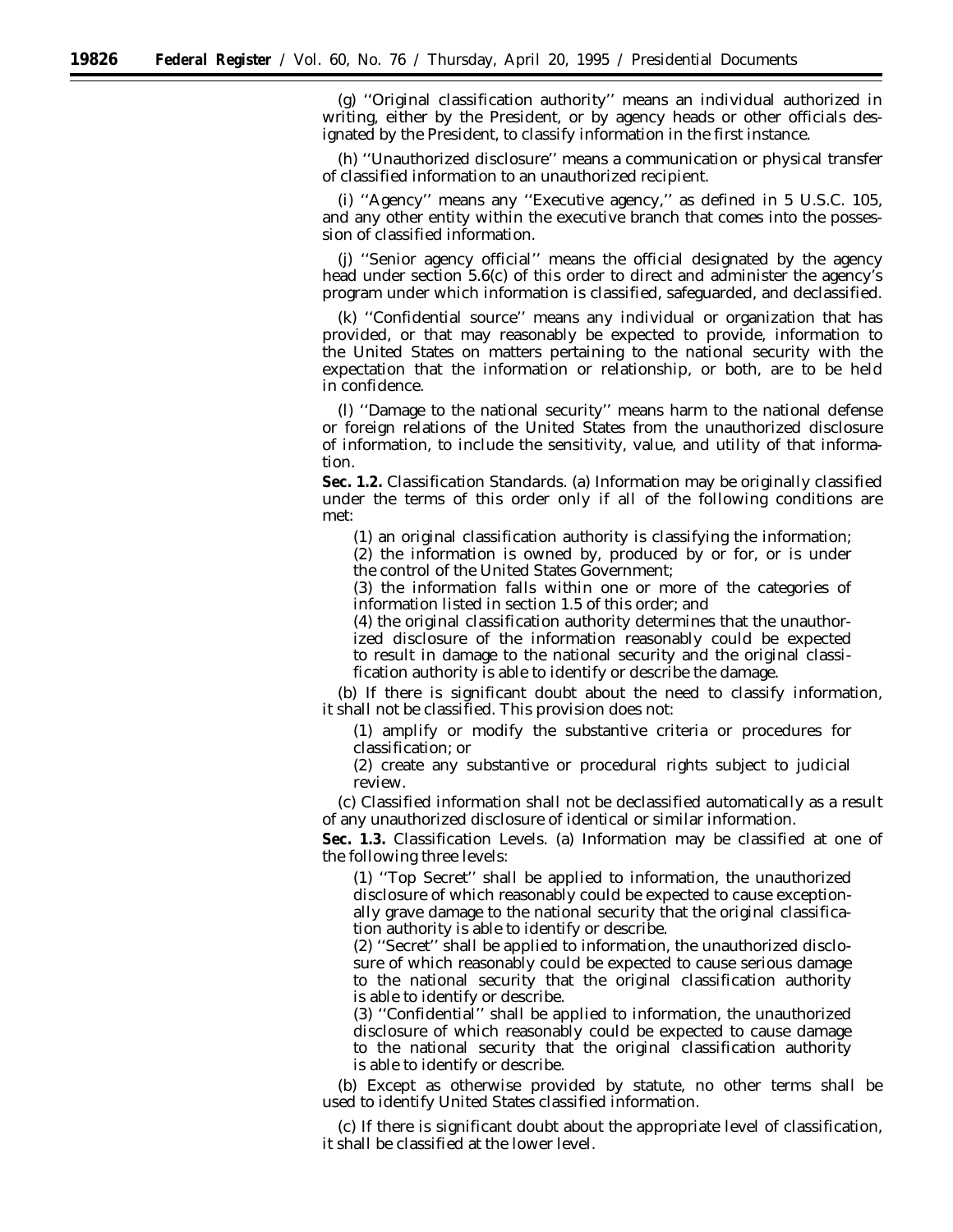**Sec. 1.4.** *Classification Authority*. (a) The authority to classify information originally may be exercised only by:

(1) the President;

(2) agency heads and officials designated by the President in the **Federal Register**; or

(3) United States Government officials delegated this authority pursuant to paragraph (c), below.

(b) Officials authorized to classify information at a specified level are also authorized to classify information at a lower level.

(c) Delegation of original classification authority.

(1) Delegations of original classification authority shall be limited to the minimum required to administer this order. Agency heads are responsible for ensuring that designated subordinate officials have a demonstrable and continuing need to exercise this authority. (2) ''Top Secret'' original classification authority may be delegated only by the President or by an agency head or official designated pursuant to paragraph (a)(2), above.

(3) ''Secret'' or ''Confidential'' original classification authority may be delegated only by the President; an agency head or official designated pursuant to paragraph (a)(2), above; or the senior agency official, provided that official has been delegated ''Top Secret'' original classification authority by the agency head.

(4) Each delegation of original classification authority shall be in writing and the authority shall not be redelegated except as provided in this order. Each delegation shall identify the official by name or position title.

(d) Original classification authorities must receive training in original classification as provided in this order and its implementing directives.

(e) Exceptional cases. When an employee, contractor, licensee, certificate holder, or grantee of an agency that does not have original classification authority originates information believed by that person to require classification, the information shall be protected in a manner consistent with this order and its implementing directives. The information shall be transmitted promptly as provided under this order or its implementing directives to the agency that has appropriate subject matter interest and classification authority with respect to this information. That agency shall decide within 30 days whether to classify this information. If it is not clear which agency has classification responsibility for this information, it shall be sent to the Director of the Information Security Oversight Office. The Director shall determine the agency having primary subject matter interest and forward the information, with appropriate recommendations, to that agency for a classification determination.

**Sec. 1.5.** *Classification Categories.*

Information may not be considered for classification unless it concerns: (a) military plans, weapons systems, or operations;

(b) foreign government information;

(c) intelligence activities (including special activities), intelligence sources or methods, or cryptology;

(d) foreign relations or foreign activities of the United States, including confidential sources;

(e) scientific, technological, or economic matters relating to the national security;

(f) United States Government programs for safeguarding nuclear materials or facilities; or

(g) vulnerabilities or capabilities of systems, installations, projects or plans relating to the national security.

**Sec. 1.6.** *Duration of Classification*. (a) At the time of original classification, the original classification authority shall attempt to establish a specific date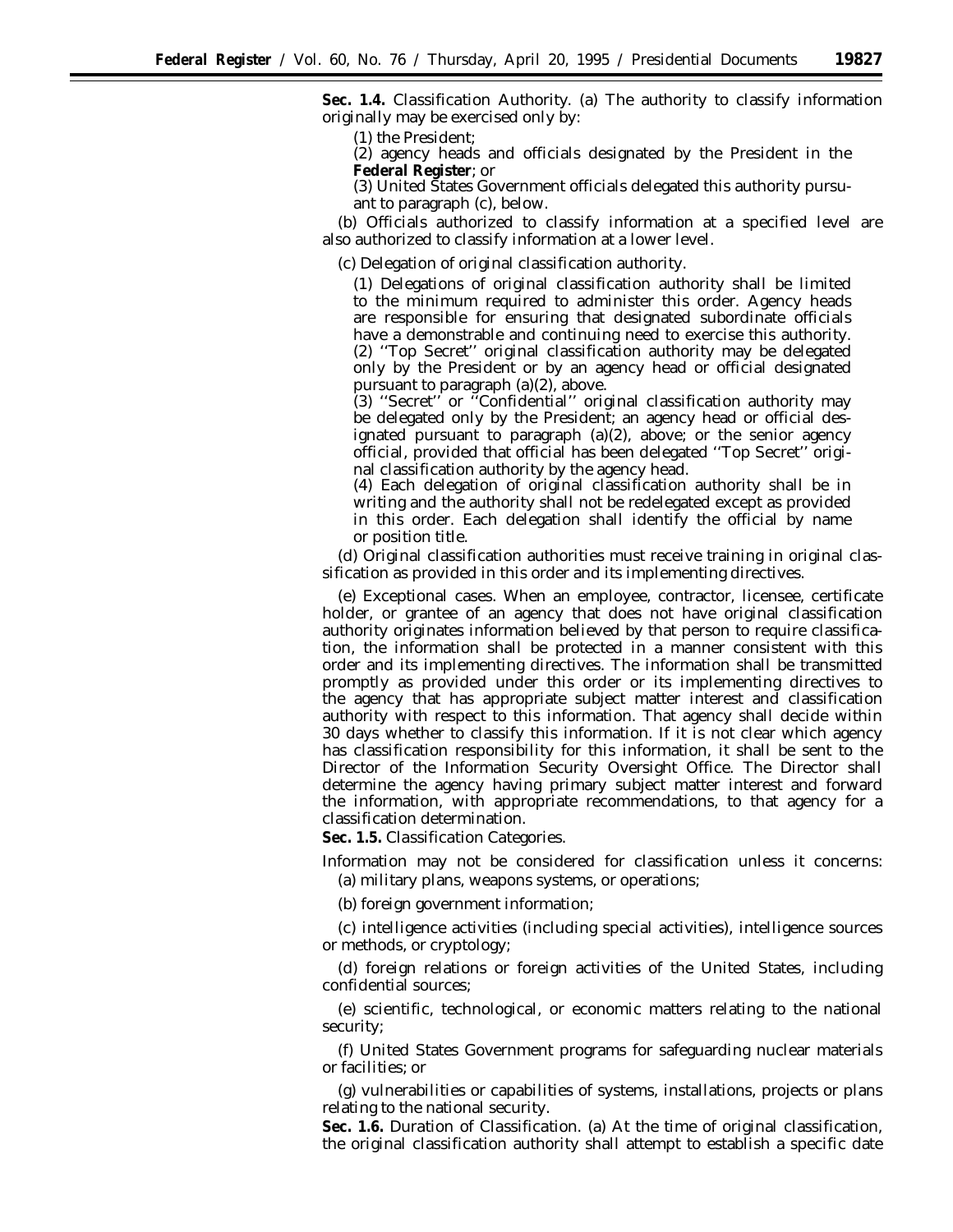or event for declassification based upon the duration of the national security sensitivity of the information. The date or event shall not exceed the time frame in paragraph (b), below.

(b) If the original classification authority cannot determine an earlier specific date or event for declassification, information shall be marked for declassification 10 years from the date of the original decision, except as provided in paragraph (d), below.

(c) An original classification authority may extend the duration of classification or reclassify specific information for successive periods not to exceed 10 years at a time if such action is consistent with the standards and procedures established under this order. This provision does not apply to information contained in records that are more than 25 years old and have been determined to have permanent historical value under title 44, United States Code.

(d) At the time of original classification, the original classification authority may exempt from declassification within 10 years specific information, the unauthorized disclosure of which could reasonably be expected to cause damage to the national security for a period greater than that provided in paragraph (b), above, and the release of which could reasonably be expected to:

(1) reveal an intelligence source, method, or activity, or a cryptologic system or activity;

(2) reveal information that would assist in the development or use of weapons of mass destruction;

(3) reveal information that would impair the development or use of technology within a United States weapons system;

(4) reveal United States military plans, or national security emergency preparedness plans;

(5) reveal foreign government information;

(6) damage relations between the United States and a foreign government, reveal a confidential source, or seriously undermine diplomatic activities that are reasonably expected to be ongoing for a period greater than that provided in paragraph (b), above;

(7) impair the ability of responsible United States Government officials to protect the President, the Vice President, and other individuals for whom protection services, in the interest of national security, are authorized; or

(8) violate a statute, treaty, or international agreement.

(e) Information marked for an indefinite duration of classification under predecessor orders, for example, ''Originating Agency's Determination Required,'' or information classified under predecessor orders that contains no declassification instructions shall be declassified in accordance with part 3 of this order.

**Sec. 1.7.** *Identification and Markings*. (a) At the time of original classification, the following shall appear on the face of each classified document, or shall be applied to other classified media in an appropriate manner:

(1) one of the three classification levels defined in section 1.3 of this order;

(2) the identity, by name or personal identifier and position, of the original classification authority;

(3) the agency and office of origin, if not otherwise evident;

(4) declassification instructions, which shall indicate one of the following:

(A) the date or event for declassification, as prescribed in section 1.6(a) or section 1.6(c); or

(B) the date that is 10 years from the date of original classification, as prescribed in section 1.6(b); or

(C) the exemption category from declassification, as prescribed in section 1.6(d); and

(5) a concise reason for classification which, at a minimum, cites the applicable classification categories in section 1.5 of this order.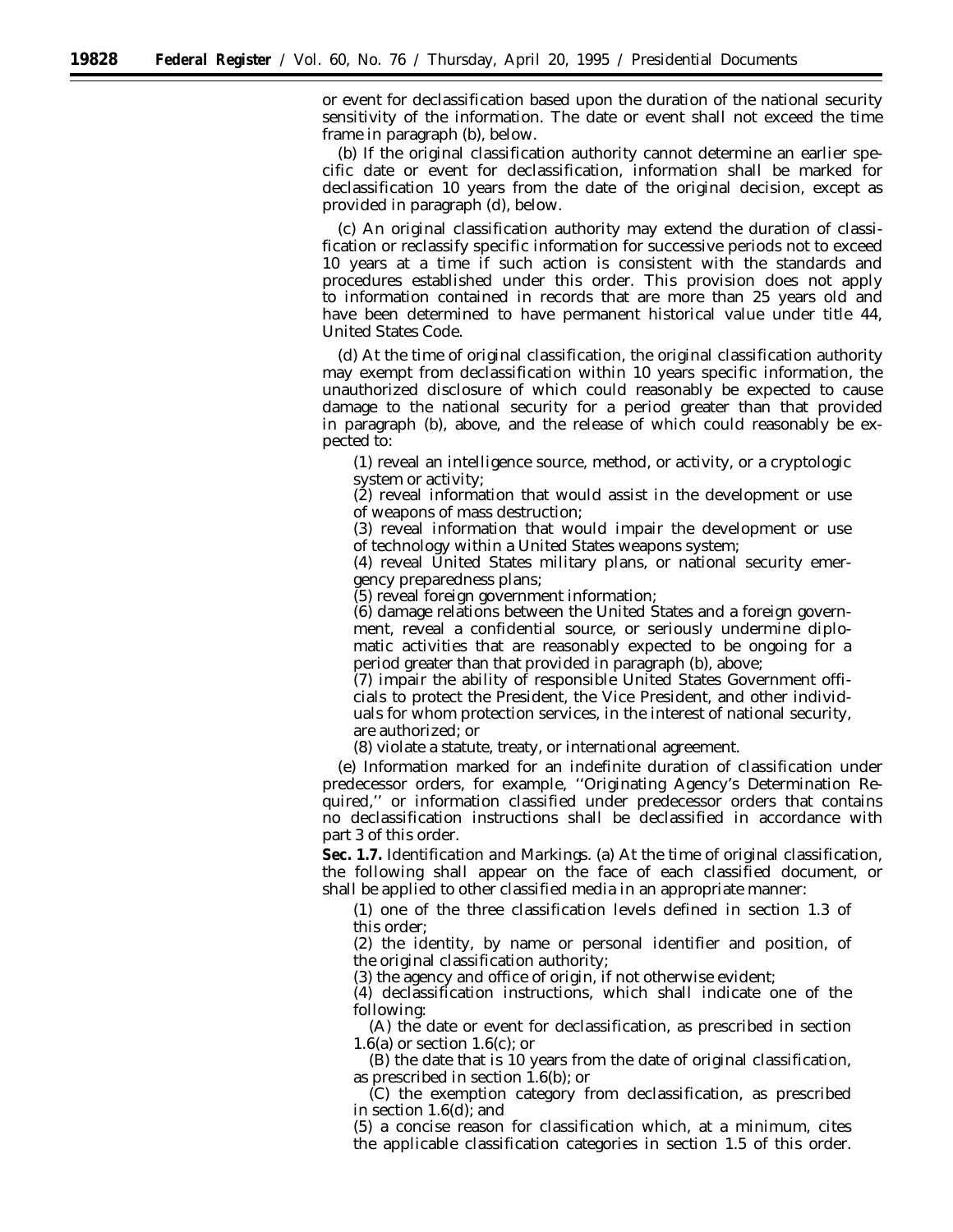(b) Specific information contained in paragraph (a), above, may be excluded if it would reveal additional classified information.

(c) Each classified document shall, by marking or other means, indicate which portions are classified, with the applicable classification level, which portions are exempt from declassification under section 1.6(d) of this order, and which portions are unclassified. In accordance with standards prescribed in directives issued under this order, the Director of the Information Security Oversight Office may grant waivers of this requirement for specified classes of documents or information. The Director shall revoke any waiver upon a finding of abuse.

(d) Markings implementing the provisions of this order, including abbreviations and requirements to safeguard classified working papers, shall conform to the standards prescribed in implementing directives issued pursuant to this order.

(e) Foreign government information shall retain its original classification markings or shall be assigned a U.S. classification that provides a degree of protection at least equivalent to that required by the entity that furnished the information.

(f) Information assigned a level of classification under this or predecessor orders shall be considered as classified at that level of classification despite the omission of other required markings. Whenever such information is used in the derivative classification process or is reviewed for possible declassification, holders of such information shall coordinate with an appropriate classification authority for the application of omitted markings.

(g) The classification authority shall, whenever practicable, use a classified addendum whenever classified information constitutes a small portion of an otherwise unclassified document.

**Sec. 1.8.** *Classification Prohibitions and Limitations*. (a) In no case shall information be classified in order to:

(1) conceal violations of law, inefficiency, or administrative error;

(2) prevent embarrassment to a person, organization, or agency;

(3) restrain competition; or

(4) prevent or delay the release of information that does not require protection in the interest of national security.

(b) Basic scientific research information not clearly related to the national security may not be classified.

(c) Information may not be reclassified after it has been declassified and released to the public under proper authority.

(d) Information that has not previously been disclosed to the public under proper authority may be classified or reclassified after an agency has received a request for it under the Freedom of Information Act (5 U.S.C. 552) or the Privacy Act of 1974 (5 U.S.C. 552a), or the mandatory review provisions of section 3.6 of this order only if such classification meets the requirements of this order and is accomplished on a document-by-document basis with the personal participation or under the direction of the agency head, the deputy agency head, or the senior agency official designated under section 5.6 of this order. This provision does not apply to classified information contained in records that are more than 25 years old and have been determined to have permanent historical value under title 44, United States Code.

(e) Compilations of items of information which are individually unclassified may be classified if the compiled information reveals an additional association or relationship that:

(1) meets the standards for classification under this order; and

(2) is not otherwise revealed in the individual items of information.

As used in this order, ''compilation'' means an aggregation of pre-existing unclassified items of information.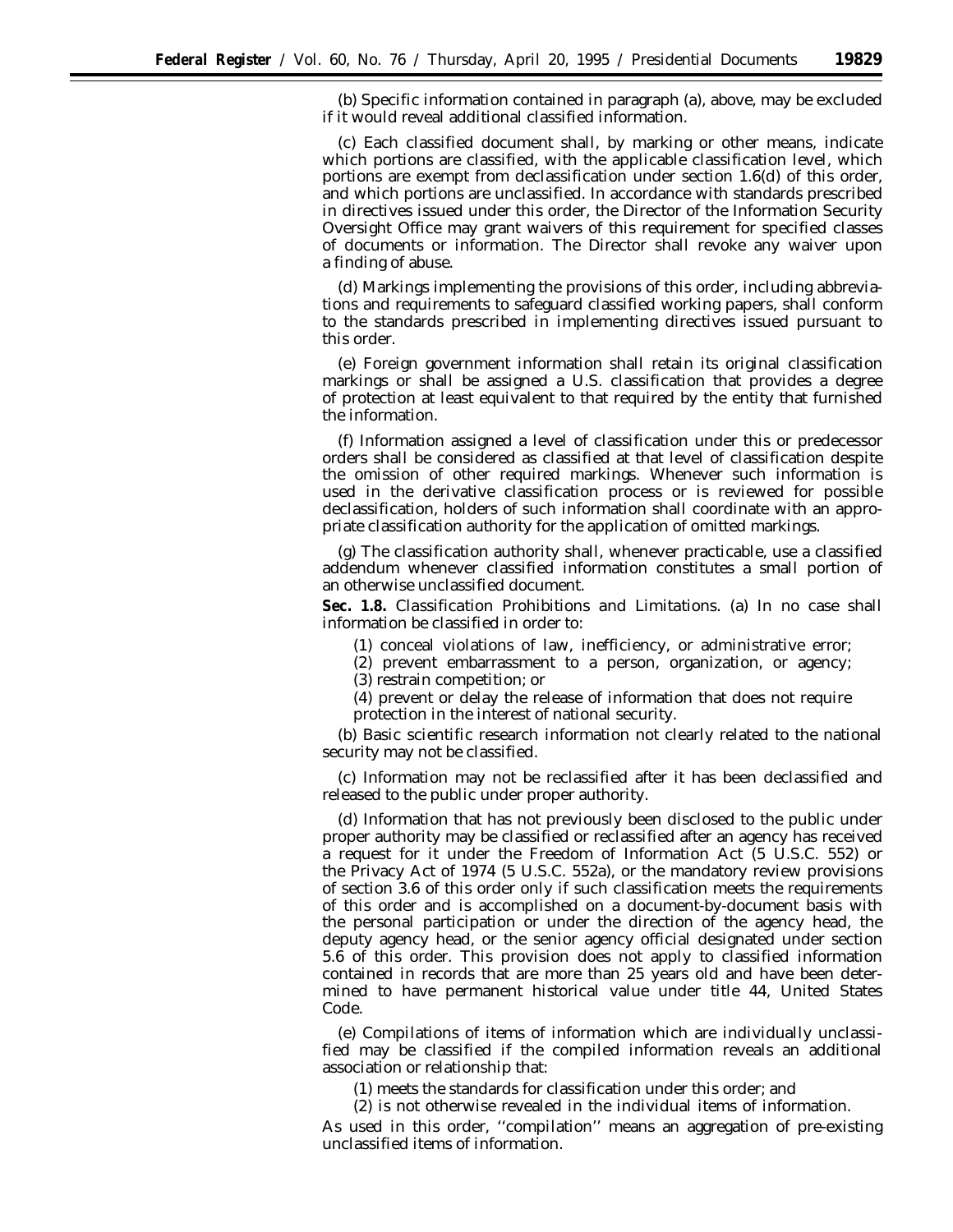**Sec. 1.9.** *Classification Challenges*. (a) Authorized holders of information who, in good faith, believe that its classification status is improper are encouraged and expected to challenge the classification status of the information in accordance with agency procedures established under paragraph (b), below.

(b) In accordance with implementing directives issued pursuant to this order, an agency head or senior agency official shall establish procedures under which authorized holders of information are encouraged and expected to challenge the classification of information that they believe is improperly classified or unclassified. These procedures shall assure that:

(1) individuals are not subject to retribution for bringing such actions;

(2) an opportunity is provided for review by an impartial official or panel; and

(3) individuals are advised of their right to appeal agency decisions to the Interagency Security Classification Appeals Panel established by section 5.4 of this order.

## **PART 2—DERIVATIVE CLASSIFICATION**

**Sec. 2.1.** *Definitions*. For purposes of this order:

(a) ''Derivative classification'' means the incorporating, paraphrasing, restating or generating in new form information that is already classified, and marking the newly developed material consistent with the classification markings that apply to the source information. Derivative classification includes the classification of information based on classification guidance. The duplication or reproduction of existing classified information is not derivative classification.

(b) ''Classification guidance'' means any instruction or source that prescribes the classification of specific information.

(c) ''Classification guide'' means a documentary form of classification guidance issued by an original classification authority that identifies the elements of information regarding a specific subject that must be classified and establishes the level and duration of classification for each such element.

(d) ''Source document'' means an existing document that contains classified information that is incorporated, paraphrased, restated, or generated in new form into a new document.

(e) ''Multiple sources'' means two or more source documents, classification guides, or a combination of both.

**Sec. 2.2.** *Use of Derivative Classification*. (a) Persons who only reproduce, extract, or summarize classified information, or who only apply classification markings derived from source material or as directed by a classification guide, need not possess original classification authority.

(b) Persons who apply derivative classification markings shall:

(1) observe and respect original classification decisions; and

(2) carry forward to any newly created documents the pertinent classification markings. For information derivatively classified based

on multiple sources, the derivative classifier shall carry forward:

(A) the date or event for declassification that corresponds to the longest period of classification among the sources; and

(B) a listing of these sources on or attached to the official file or record copy.

**Sec. 2.3.** *Classification Guides*. (a) Agencies with original classification authority shall prepare classification guides to facilitate the proper and uniform derivative classification of information. These guides shall conform to standards contained in directives issued under this order.

(b) Each guide shall be approved personally and in writing by an official who:

(1) has program or supervisory responsibility over the information or is the senior agency official; and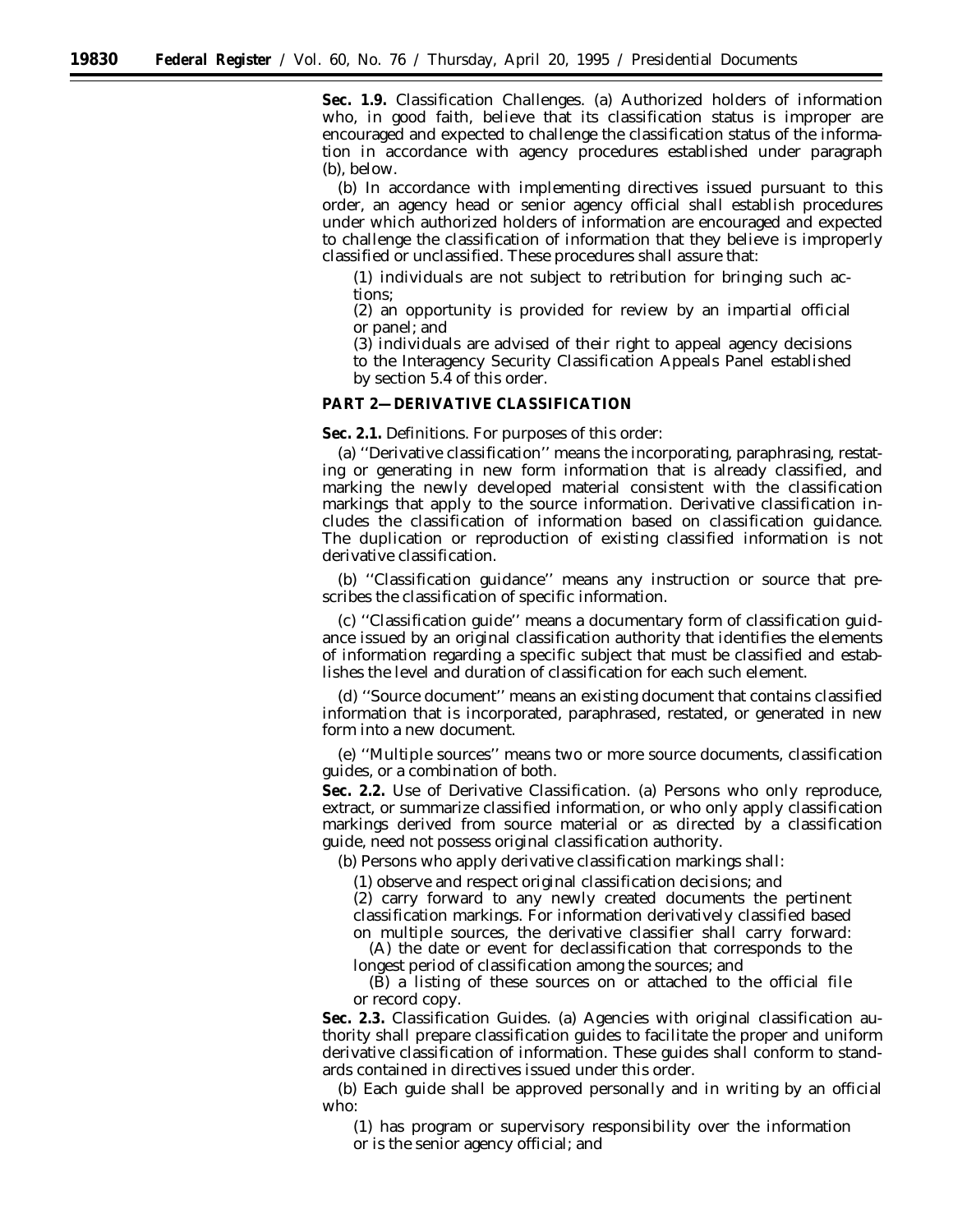(2) is authorized to classify information originally at the highest level of classification prescribed in the guide.

(c) Agencies shall establish procedures to assure that classification guides are reviewed and updated as provided in directives issued under this order.

## **PART 3—DECLASSIFICATION AND DOWNGRADING**

**Sec. 3.1.** *Definitions*. For purposes of this order:

(a) ''Declassification'' means the authorized change in the status of information from classified information to unclassified information.

(b) ''Automatic declassification'' means the declassification of information based solely upon:

(1) the occurrence of a specific date or event as determined by the original classification authority; or

(2) the expiration of a maximum time frame for duration of classification established under this order.

(c) ''Declassification authority'' means:

(1) the official who authorized the original classification, if that official is still serving in the same position;

(2) the originator's current successor in function;

(3) a supervisory official of either; or

(4) officials delegated declassification authority in writing by the agency head or the senior agency official.

(d) ''Mandatory declassification review'' means the review for declassification of classified information in response to a request for declassification that meets the requirements under section 3.6 of this order.

(e) ''Systematic declassification review'' means the review for declassification of classified information contained in records that have been determined by the Archivist of the United States (''Archivist'') to have permanent historical value in accordance with chapter 33 of title 44, United States Code.

(f) ''Declassification guide'' means written instructions issued by a declassification authority that describes the elements of information regarding a specific subject that may be declassified and the elements that must remain classified.

(g) ''Downgrading'' means a determination by a declassification authority that information classified and safeguarded at a specified level shall be classified and safeguarded at a lower level.

(h) ''File series'' means documentary material, regardless of its physical form or characteristics, that is arranged in accordance with a filing system or maintained as a unit because it pertains to the same function or activity. **Sec. 3.2.** *Authority for Declassification*. (a) Information shall be declassified as soon as it no longer meets the standards for classification under this order.

(b) It is presumed that information that continues to meet the classification requirements under this order requires continued protection. In some exceptional cases, however, the need to protect such information may be outweighed by the public interest in disclosure of the information, and in these cases the information should be declassified. When such questions arise, they shall be referred to the agency head or the senior agency official. That official will determine, as an exercise of discretion, whether the public interest in disclosure outweighs the damage to national security that might reasonably be expected from disclosure. This provision does not:

(1) amplify or modify the substantive criteria or procedures for classification; or

(2) create any substantive or procedural rights subject to judicial review.

(c) If the Director of the Information Security Oversight Office determines that information is classified in violation of this order, the Director may require the information to be declassified by the agency that originated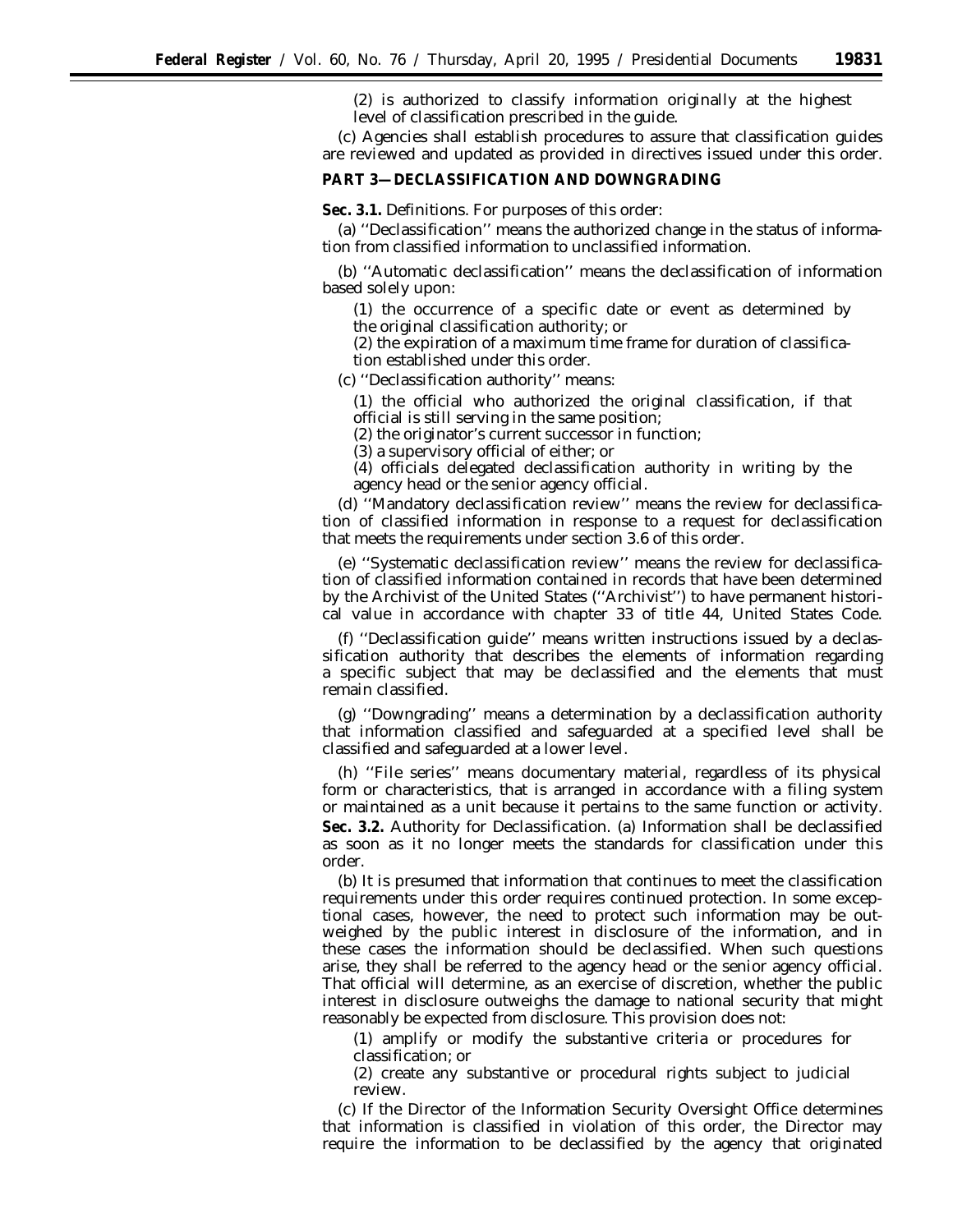the classification. Any such decision by the Director may be appealed to the President through the Assistant to the President for National Security Affairs. The information shall remain classified pending a prompt decision on the appeal.

(d) The provisions of this section shall also apply to agencies that, under the terms of this order, do not have original classification authority, but had such authority under predecessor orders.

**Sec. 3.3.** *Transferred Information*. (a) In the case of classified information transferred in conjunction with a transfer of functions, and not merely for storage purposes, the receiving agency shall be deemed to be the originating agency for purposes of this order.

(b) In the case of classified information that is not officially transferred as described in paragraph (a), above, but that originated in an agency that has ceased to exist and for which there is no successor agency, each agency in possession of such information shall be deemed to be the originating agency for purposes of this order. Such information may be declassified or downgraded by the agency in possession after consultation with any other agency that has an interest in the subject matter of the information.

(c) Classified information accessioned into the National Archives and Records Administration (''National Archives'') as of the effective date of this order shall be declassified or downgraded by the Archivist in accordance with this order, the directives issued pursuant to this order, agency declassification guides, and any existing procedural agreement between the Archivist and the relevant agency head.

(d) The originating agency shall take all reasonable steps to declassify classified information contained in records determined to have permanent historical value before they are accessioned into the National Archives. However, the Archivist may require that records containing classified information be accessioned into the National Archives when necessary to comply with the provisions of the Federal Records Act. This provision does not apply to information being transferred to the Archivist pursuant to section 2203 of title 44, United States Code, or information for which the National Archives and Records Administration serves as the custodian of the records of an agency or organization that goes out of existence.

(e) To the extent practicable, agencies shall adopt a system of records management that will facilitate the public release of documents at the time such documents are declassified pursuant to the provisions for automatic declassification in sections 1.6 and 3.4 of this order.

**Sec. 3.4.** *Automatic Declassification*. (a) Subject to paragraph (b), below, within 5 years from the date of this order, all classified information contained in records that (1) are more than 25 years old, and (2) have been determined to have permanent historical value under title 44, United States Code, shall be automatically declassified whether or not the records have been reviewed. Subsequently, all classified information in such records shall be automatically declassified no longer than 25 years from the date of its original classification, except as provided in paragraph (b), below.

(b) An agency head may exempt from automatic declassification under paragraph (a), above, specific information, the release of which should be expected to:

(1) reveal the identity of a confidential human source, or reveal information about the application of an intelligence source or method, or reveal the identity of a human intelligence source when the unauthorized disclosure of that source would clearly and demonstrably damage the national security interests of the United States; (2) reveal information that would assist in the development or use of weapons of mass destruction;

(3) reveal information that would impair U.S. cryptologic systems or activities;

(4) reveal information that would impair the application of state of the art technology within a U.S. weapon system;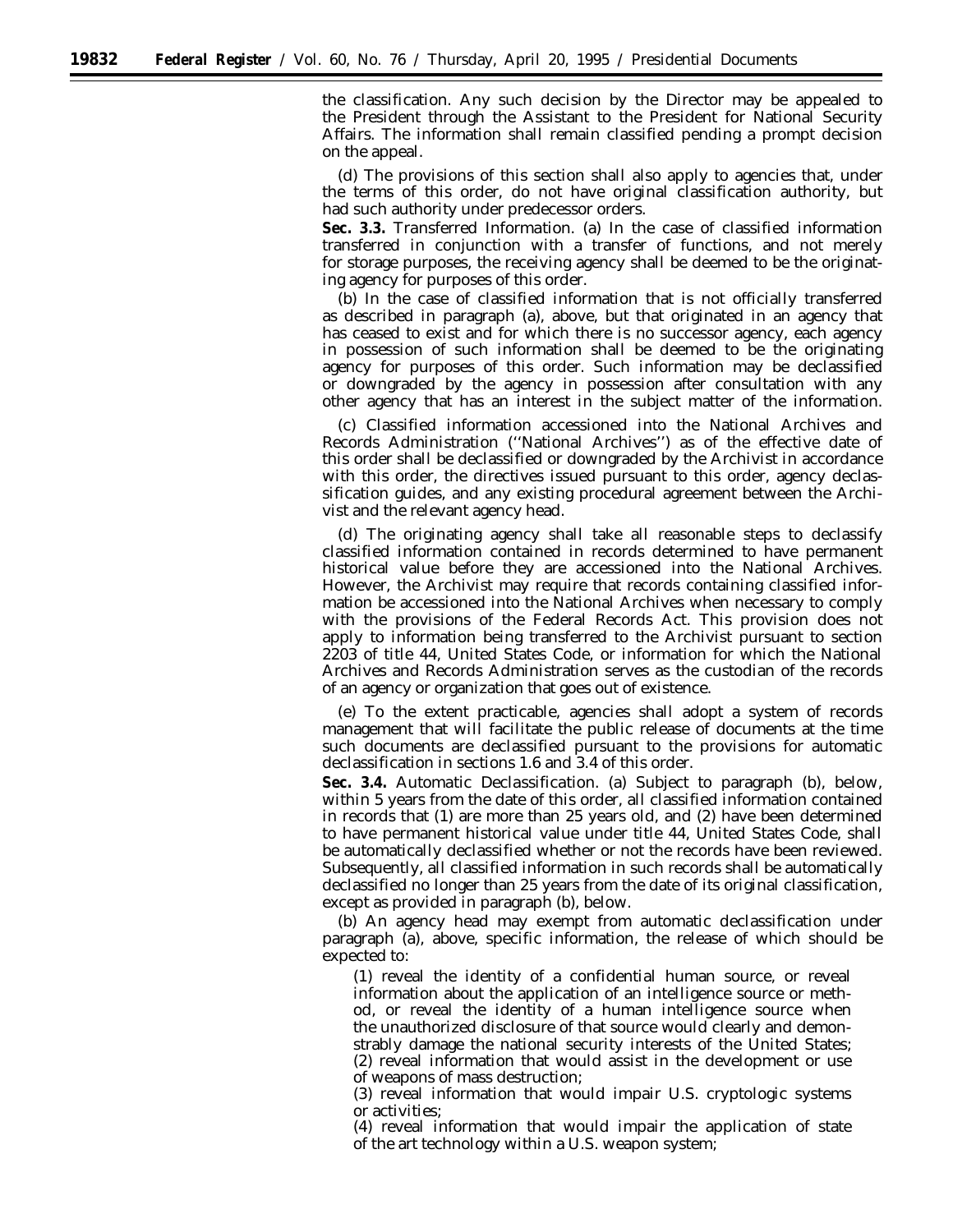(5) reveal actual U.S. military war plans that remain in effect; (6) reveal information that would seriously and demonstrably impair relations between the United States and a foreign government, or seriously and demonstrably undermine ongoing diplomatic activities of the United States;

(7) reveal information that would clearly and demonstrably impair the current ability of United States Government officials to protect the President, Vice President, and other officials for whom protection services, in the interest of national security, are authorized;

(8) reveal information that would seriously and demonstrably impair current national security emergency preparedness plans; or

(9) violate a statute, treaty, or international agreement.

(c) No later than the effective date of this order, an agency head shall notify the President through the Assistant to the President for National Security Affairs of any specific file series of records for which a review or assessment has determined that the information within those file series almost invariably falls within one or more of the exemption categories listed in paragraph (b), above, and which the agency proposes to exempt from automatic declassification. The notification shall include:

(1) a description of the file series;

(2) an explanation of why the information within the file series is almost invariably exempt from automatic declassification and why the information must remain classified for a longer period of time; and

(3) except for the identity of a confidential human source or a human intelligence source, as provided in paragraph (b), above, a specific date or event for declassification of the information.

The President may direct the agency head not to exempt the file series or to declassify the information within that series at an earlier date than recommended.

(d) At least 180 days before information is automatically declassified under this section, an agency head or senior agency official shall notify the Director of the Information Security Oversight Office, serving as Executive Secretary of the Interagency Security Classification Appeals Panel, of any specific information beyond that included in a notification to the President under paragraph (c), above, that the agency proposes to exempt from automatic declassification. The notification shall include:

(1) a description of the information;

(2) an explanation of why the information is exempt from automatic declassification and must remain classified for a longer period of time; and

(3) except for the identity of a confidential human source or a human intelligence source, as provided in paragraph (b), above, a specific date or event for declassification of the information. The Panel may direct the agency not to exempt the information or to declassify it at an earlier date than recommended. The agency head may appeal such a decision to the President through the Assistant to the President for National Security Affairs. The information will remain classified while such an appeal is pending.

(e) No later than the effective date of this order, the agency head or senior agency official shall provide the Director of the Information Security Oversight Office with a plan for compliance with the requirements of this section, including the establishment of interim target dates. Each such plan shall include the requirement that the agency declassify at least 15 percent of the records affected by this section no later than 1 year from the effective date of this order, and similar commitments for subsequent years until the effective date for automatic declassification.

(f) Information exempted from automatic declassification under this section shall remain subject to the mandatory and systematic declassification review provisions of this order.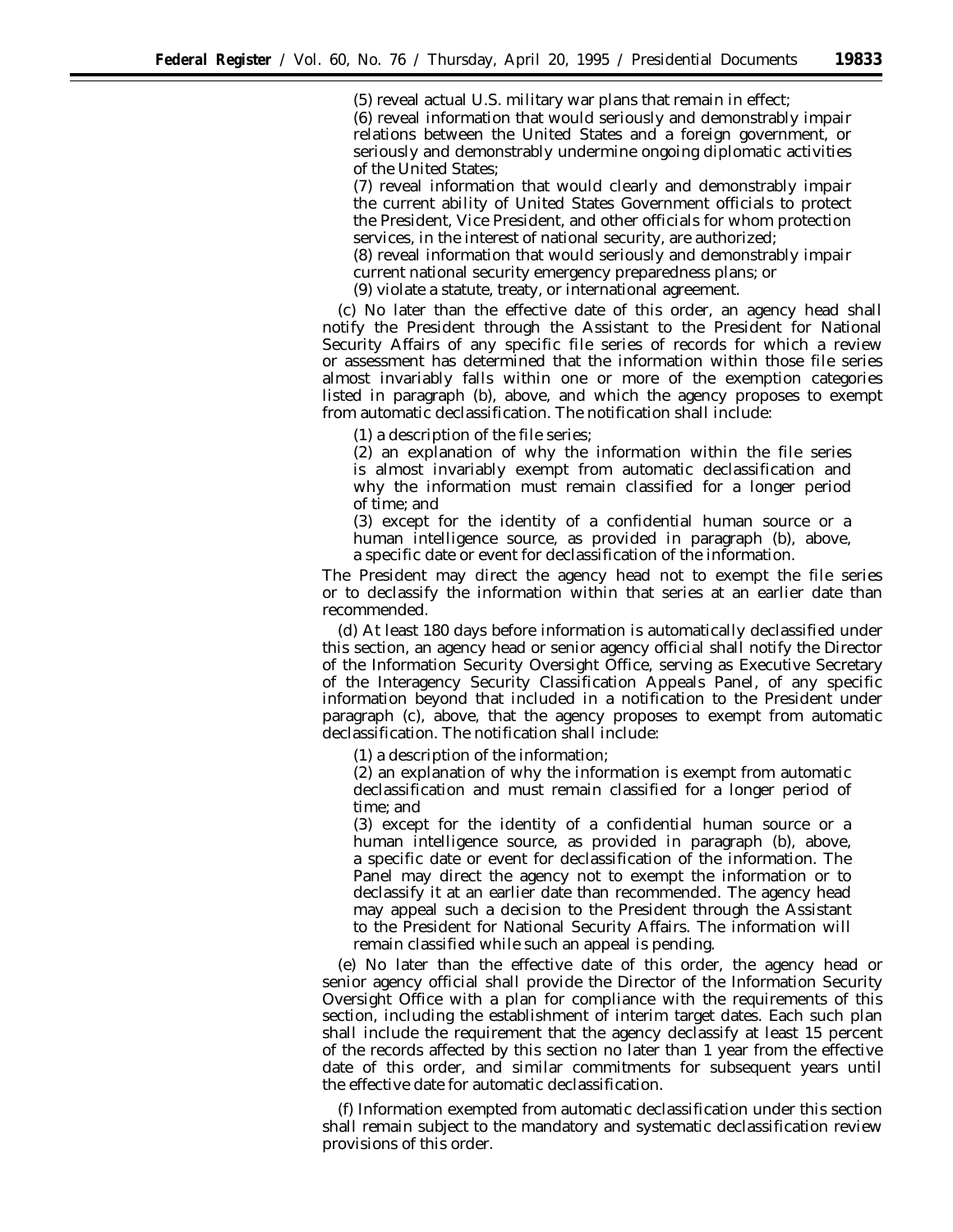(g) The Secretary of State shall determine when the United States should commence negotiations with the appropriate officials of a foreign government or international organization of governments to modify any treaty or international agreement that requires the classification of information contained in records affected by this section for a period longer than 25 years from the date of its creation, unless the treaty or international agreement pertains to information that may otherwise remain classified beyond 25 years under this section.

**Sec. 3.5.** *Systematic Declassification Review*. (a) Each agency that has originated classified information under this order or its predecessors shall establish and conduct a program for systematic declassification review. This program shall apply to historically valuable records exempted from automatic declassification under section 3.4 of this order. Agencies shall prioritize the systematic review of records based upon:

(1) recommendations of the Information Security Policy Advisory Council, established in section 5.5 of this order, on specific subject areas for systematic review concentration; or

(2) the degree of researcher interest and the likelihood of declassification upon review.

(b) The Archivist shall conduct a systematic declassification review program for classified information: (1) accessioned into the National Archives as of the effective date of this order; (2) information transferred to the Archivist pursuant to section 2203 of title 44, United States Code; and (3) information for which the National Archives and Records Administration serves as the custodian of the records of an agency or organization that has gone out of existence. This program shall apply to pertinent records no later than 25 years from the date of their creation. The Archivist shall establish priorities for the systematic review of these records based upon the recommendations of the Information Security Policy Advisory Council; or the degree of researcher interest and the likelihood of declassification upon review. These records shall be reviewed in accordance with the standards of this order, its implementing directives, and declassification guides provided to the Archivist by each agency that originated the records. The Director of the Information Security Oversight Office shall assure that agencies provide the Archivist with adequate and current declassification guides.

(c) After consultation with affected agencies, the Secretary of Defense may establish special procedures for systematic review for declassification of classified cryptologic information, and the Director of Central Intelligence may establish special procedures for systematic review for declassification of classified information pertaining to intelligence activities (including special activities), or intelligence sources or methods.

**Sec. 3.6.** *Mandatory Declassification Review*. (a) Except as provided in paragraph (b), below, all information classified under this order or predecessor orders shall be subject to a review for declassification by the originating agency if:

(1) the request for a review describes the document or material containing the information with sufficient specificity to enable the agency to locate it with a reasonable amount of effort;

(2) the information is not exempted from search and review under the Central Intelligence Agency Information Act; and

(3) the information has not been reviewed for declassification within the past 2 years. If the agency has reviewed the information within the past 2 years, or the information is the subject of pending litigation, the agency shall inform the requester of this fact and of the requester's appeal rights.

(b) Information originated by:

(1) the incumbent President;

(2) the incumbent President's White House Staff;

(3) committees, commissions, or boards appointed by the incumbent President; or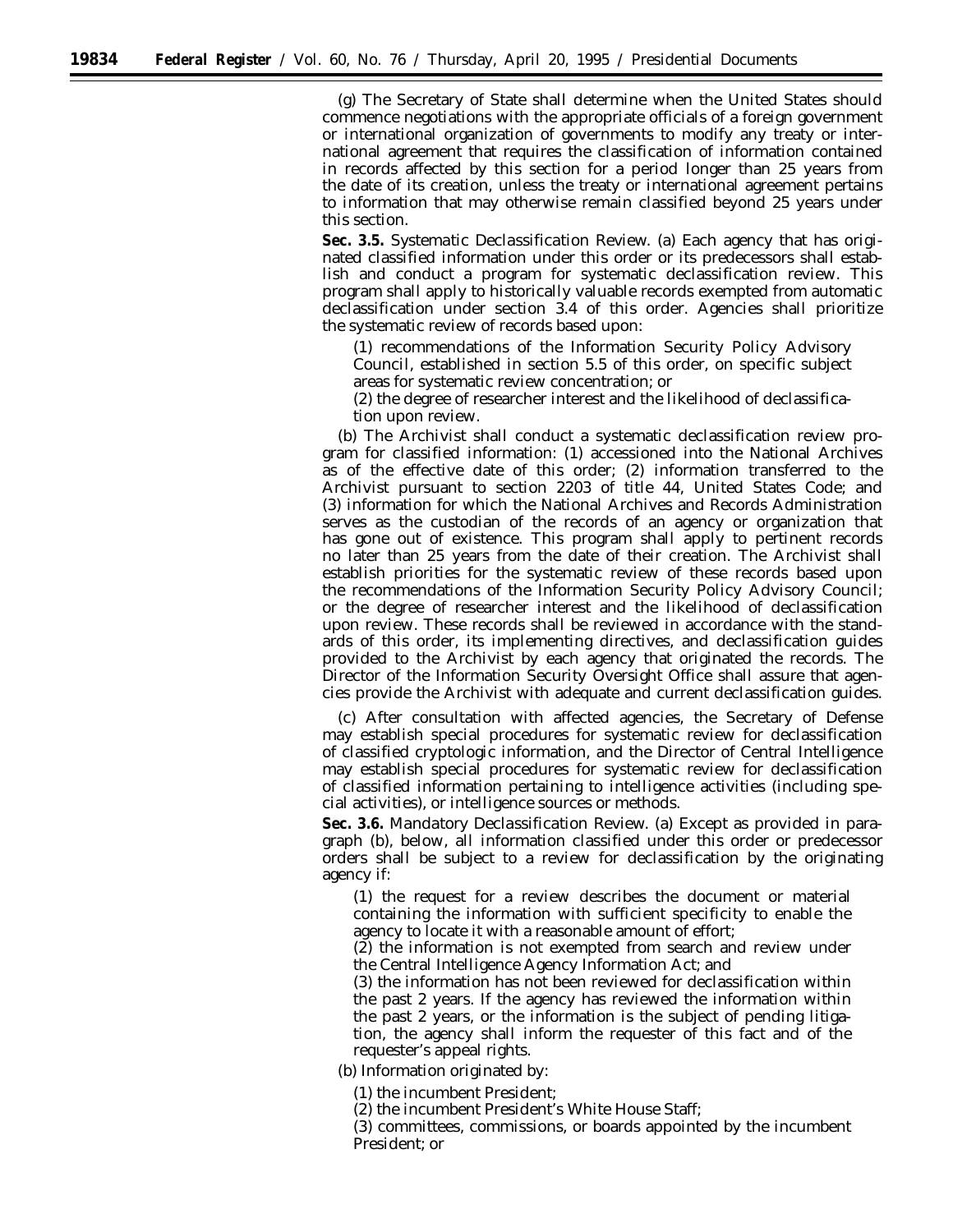(4) other entities within the Executive Office of the President that solely advise and assist the incumbent President is exempted from the provisions of paragraph (a), above. However, the Archivist shall have the authority to review, downgrade, and declassify information of former Presidents under the control of the Archivist pursuant to sections 2107, 2111, 2111 note, or 2203 of title 44, United States Code. Review procedures developed by the Archivist shall provide for consultation with agencies having primary subject matter interest and shall be consistent with the provisions of applicable laws or lawful agreements that pertain to the respective Presidential papers or records. Agencies with primary subject matter interest shall be notified promptly of the Archivist's decision. Any final decision by the Archivist may be appealed by the requester or an agency to the Interagency Security Classification Appeals Panel. The information shall remain classified pending a prompt decision on the appeal.

(c) Agencies conducting a mandatory review for declassification shall declassify information that no longer meets the standards for classification under this order. They shall release this information unless withholding is otherwise authorized and warranted under applicable law.

(d) In accordance with directives issued pursuant to this order, agency heads shall develop procedures to process requests for the mandatory review of classified information. These procedures shall apply to information classified under this or predecessor orders. They also shall provide a means for administratively appealing a denial of a mandatory review request, and for notifying the requester of the right to appeal a final agency decision to the Interagency Security Classification Appeals Panel.

(e) After consultation with affected agencies, the Secretary of Defense shall develop special procedures for the review of cryptologic information, the Director of Central Intelligence shall develop special procedures for the review of information pertaining to intelligence activities (including special activities), or intelligence sources or methods, and the Archivist shall develop special procedures for the review of information accessioned into the National Archives.

**Sec. 3.7.** *Processing Requests and Reviews*. In response to a request for information under the Freedom of Information Act, the Privacy Act of 1974, or the mandatory review provisions of this order, or pursuant to the automatic declassification or systematic review provisions of this order:

(a) An agency may refuse to confirm or deny the existence or nonexistence of requested information whenever the fact of its existence or nonexistence is itself classified under this order.

(b) When an agency receives any request for documents in its custody that contain information that was originally classified by another agency, or comes across such documents inthe process of the automatic declassification or systematic review provisions of this order, it shall refer copies of any request and the pertinent documents to the originating agency for processing, and may, after consultation with the originating agency, inform any requester of the referral unless such association is itself classified under this order. In cases in which the originating agency determines in writing that a response under paragraph (a), above, is required, the referring agency shall respond to the requester in accordance with that paragraph.

**Sec. 3.8.** *Declassification Database*. (a) The Archivist in conjunction with the Director of the Information Security Oversight Office and those agencies that originate classified information, shall establish a Governmentwide database of information that has been declassified. The Archivist shall also explore other possible uses of technology to facilitate the declassification process.

(b) Agency heads shall fully cooperate with the Archivist in these efforts.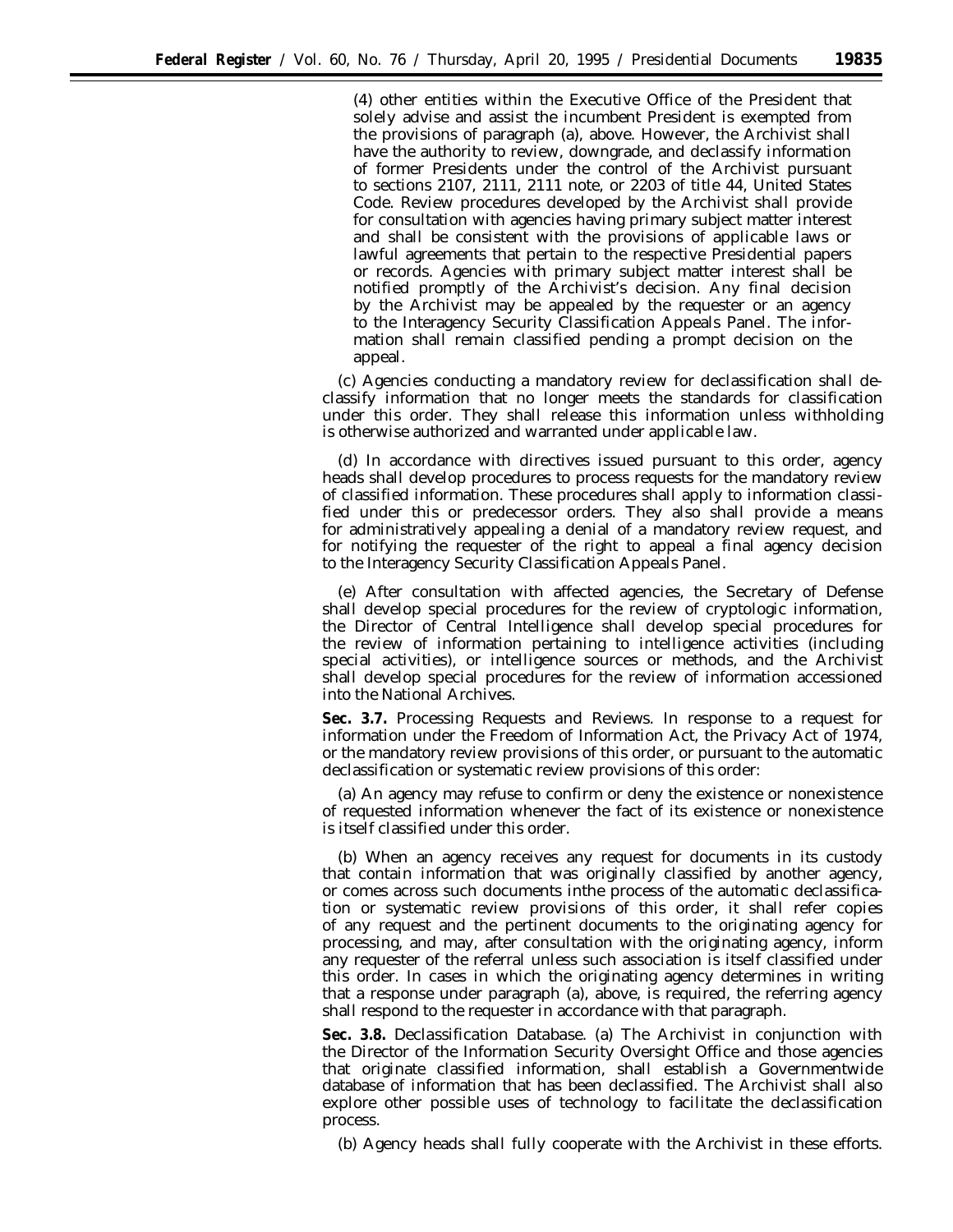(c) Except as otherwise authorized and warranted by law, all declassified information contained within the database established under paragraph (a), above, shall be available to the public.

#### **PART 4—SAFEGUARDING**

**Sec. 4.1.** *Definitions.* For purposes of this order: (a) ''Safeguarding'' means measures and controls that are prescribed to protect classified information.

(b) ''Access'' means the ability or opportunity to gain knowledge of classified information.

(c) ''Need-to-know'' means a determination made by an authorized holder of classified information that a prospective recipient requires access to specific classified information in order to perform or assist in a lawful and authorized governmental function.

(d) ''Automated information system'' means an assembly of computer hardware, software, or firmware configured to collect, create, communicate, compute, disseminate, process, store, or control data or information.

(e) ''Integrity'' means the state that exists when information is unchanged from its source and has not been accidentally or intentionally modified, altered, or destroyed.

(f) ''Network'' means a system of two or more computers that can exchange data or information.

(g) ''Telecommunications'' means the preparation, transmission, or communication of information by electronic means.

(h) ''Special access program'' means a program established for a specific class of classified information that imposes safeguarding and access requirements that exceed those normally required for information at the same classification level.

**Sec. 4.2.** *General Restrictions on Access*. (a) A person may have access to classified information provided that:

(1) a favorable determination of eligibility for access has been made

by an agency head or the agency head's designee;

(2) the person has signed an approved nondisclosure agreement; and

(3) the person has a need-to-know the information.

(b) Classified information shall remain under the control of the originating agency or its successor in function. An agency shall not disclose information originally classified by another agency without its authorization. An official or employee leaving agency service may not remove classified information from the agency's control.

(c) Classified information may not be removed from official premises without proper authorization.

(d) Persons authorized to disseminate classified information outside the executive branch shall assure the protection of the information in a manner equivalent to that provided within the executive branch.

(e) Consistent with law, directives, and regulation, an agency head or senior agency official shall establish uniform procedures to ensure that automated information systems, including networks and telecommunications systems, that collect, create, communicate, compute, disseminate, process, or store classified information have controls that:

(1) prevent access by unauthorized persons; and

(2) ensure the integrity of the information.

(f) Consistent with law, directives, and regulation, each agency head or senior agency official shall establish controls to ensure that classified information is used, processed, stored, reproduced, transmitted, and destroyed under conditions that provide adequate protection and prevent access by unauthorized persons.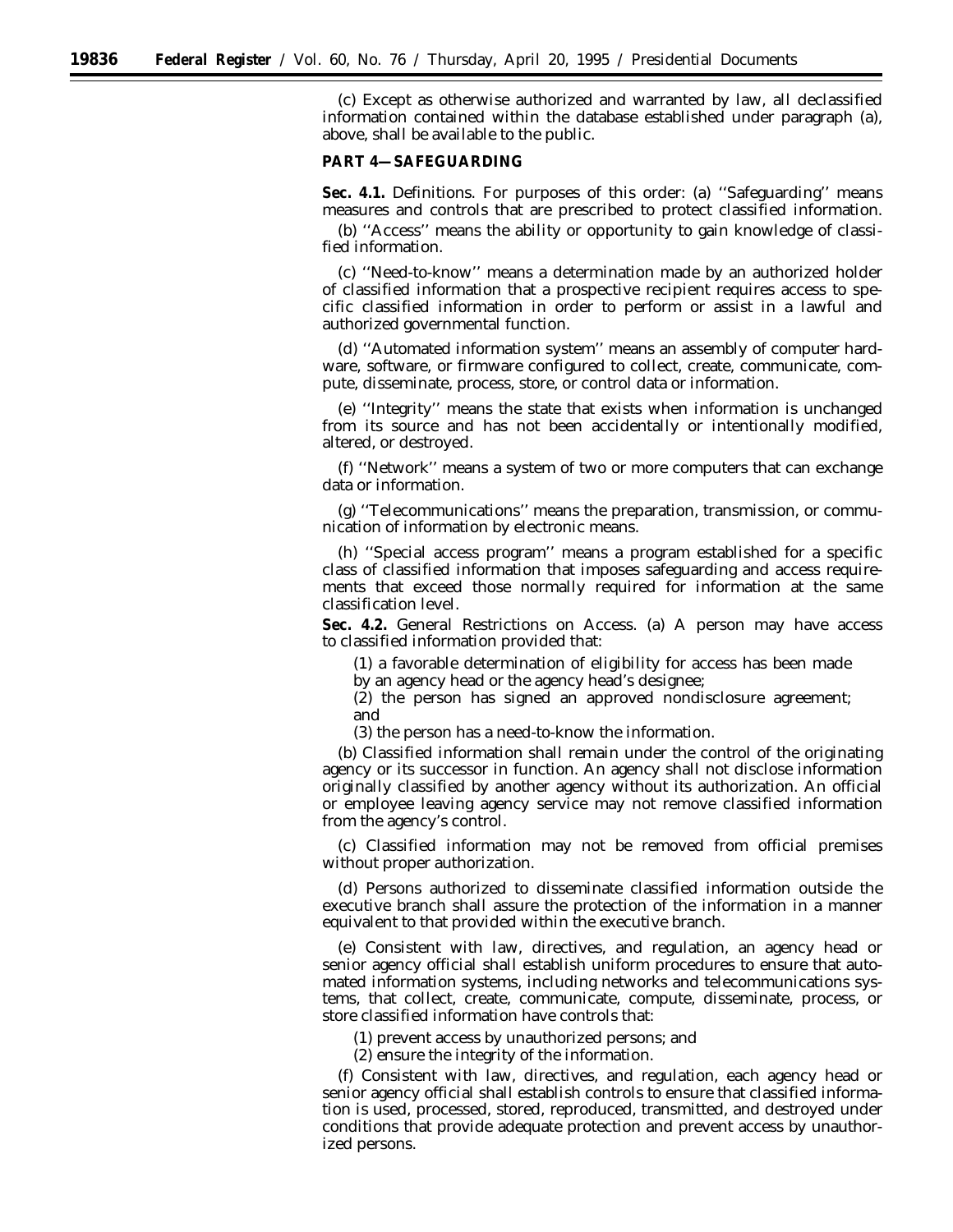(g) Consistent with directives issued pursuant to this order, an agency shall safeguard foreign government information under standards that provide a degree of protection at least equivalent to that required by the government or international organization of governments that furnished the information. When adequate to achieve equivalency, these standards may be less restrictive than the safeguarding standards that ordinarily apply to United States ''Confidential'' information, including allowing access to individuals with a needto-know who have not otherwise been cleared for access to classified information or executed an approved nondisclosure agreement.

(h) Except as provided by statute or directives issued pursuant to this order, classified information originating in one agency may not be disseminated outside any other agency to which it has been made available without the consent of the originating agency. An agency head or senior agency official may waive this requirement for specific information originated within that agency. For purposes of this section, the Department of Defense shall be considered one agency.

**Sec. 4.3.** *Distribution Controls*. (a) Each agency shall establish controls over the distribution of classified information to assure that it is distributed only to organizations or individuals eligible for access who also have a need-to-know the information.

(b) Each agency shall update, at least annually, the automatic, routine, or recurring distribution of classified information that they distribute. Recipients shall cooperate fully with distributors who are updating distribution lists and shall notify distributors whenever a relevant change in status occurs.

**Sec. 4.4.** *Special Access Programs*. (a) Establishment of special access programs. Unless otherwise authorized by the President, only the Secretaries of State, Defense and Energy, and the Director of Central Intelligence, or the principal deputy of each, may create a special access program. For special access programs pertaining to intelligence activities (including special activities, but not including military operational, strategic and tactical programs), or intelligence sources or methods, this function will be exercised by the Director of Central Intelligence. These officials shall keep the number of these programs at an absolute minimum, and shall establish them only upon a specific finding that:

(1) the vulnerability of, or threat to, specific information is exceptional; and

(2) the normal criteria for determining eligibility for access applicable

to information classified at the same level are not deemed sufficient

to protect the information from unauthorized disclosure; or

(3) the program is required by statute.

(b) *Requirements and Limitations*. (1) Special access programs shall be limited to programs in which the number of persons who will have access ordinarily will be reasonably small and commensurate with the objective of providing enhanced protection for the information involved.

(2) Each agency head shall establish and maintain a system of accounting for special access programs consistent with directives issued pursuant to this order.

(3) Special access programs shall be subject to the oversight program established under section 5.6(c) of this order. In addition, the Director of the Information Security Oversight Office shall be afforded access to these programs, in accordance with the security requirements of each program, in order to perform the functions assigned to the Information Security Oversight Office under this order. An agency head may limit access to a special access program to the Director and no more than one other employee of the Information Security Oversight Office; or, for special access programs that are extraordinarily sensitive and vulnerable, to the Director only.

(4) The agency head or principal deputy shall review annually each special access program to determine whether it continues to meet the requirements of this order.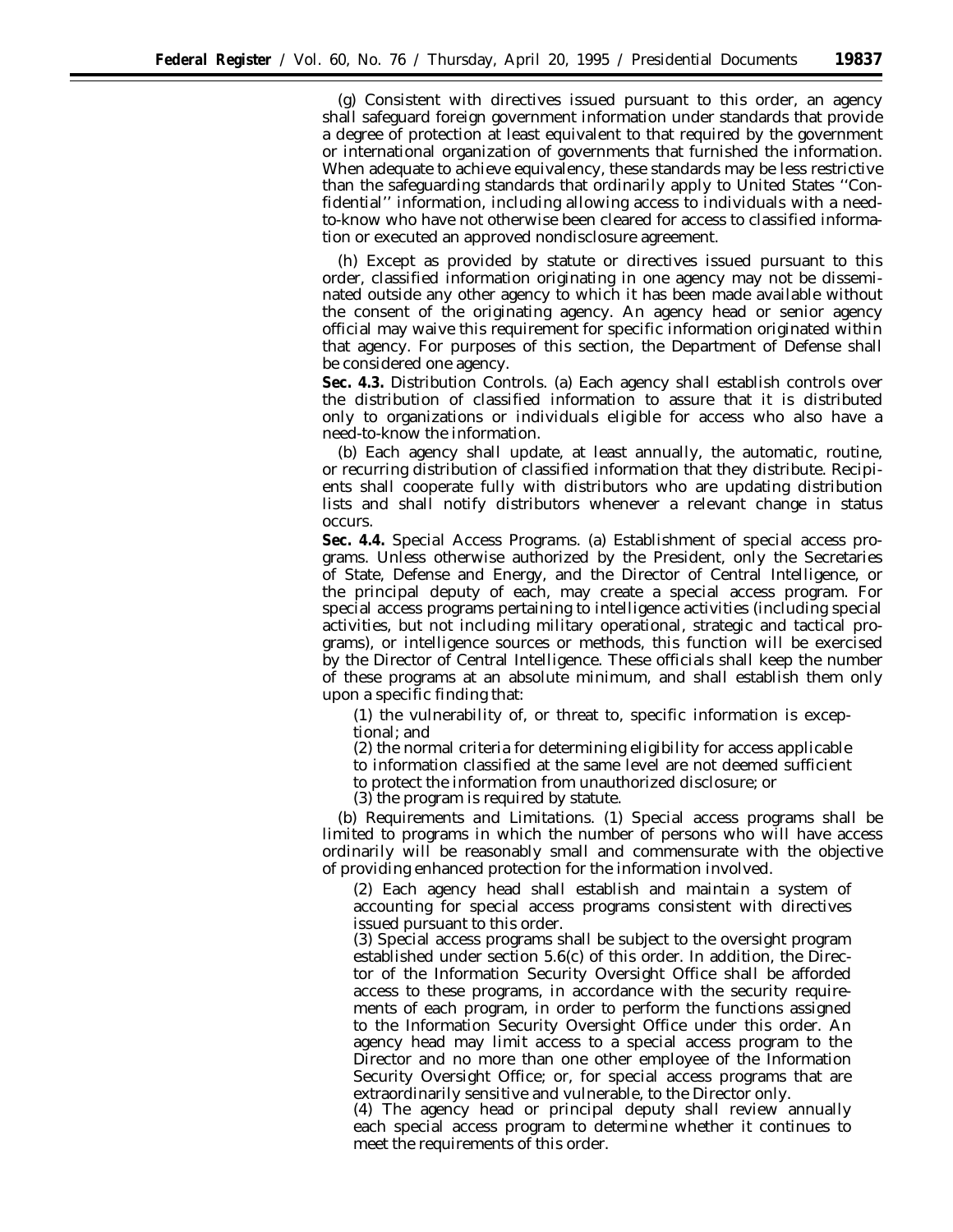(5) Upon request, an agency shall brief the Assistant to the President for National Security Affairs, or his or her designee, on any or all of the agency's special access programs.

(c) Within 180 days after the effective date of this order, each agency head or principal deputy shall review all existing special access programs under the agency's jurisdiction. These officials shall terminate any special access programs that do not clearly meet the provisions of this order. Each existing special access program that an agency head or principal deputy validates shall be treated as if it were established on the effective date of this order.

(d) Nothing in this order shall supersede any requirement made by or under 10 U.S.C. 119.

**Sec. 4.5.** *Access by Historical Researchers and Former Presidential Appointees.* (a) The requirement in section 4.2(a)(3) of this order that access to classified information may be granted only to individuals who have a need-to-know the information may be waived for persons who:

(1) are engaged in historical research projects; or

(2) previously have occupied policy-making positions to which they were appointed by the President.

(b) Waivers under this section may be granted only if the agency head or senior agency official of the originating agency:

(1) determines in writing that access is consistent with the interest of national security;

(2) takes appropriate steps to protect classified information from unauthorized disclosure or compromise, and ensures that the information is safeguarded in a manner consistent with this order; and (3) limits the access granted to former Presidential appointees to items that the person originated, reviewed, signed, or received while serving as a Presidential appointee.

#### **PART 5—IMPLEMENTATION AND REVIEW**

**Sec. 5.1.** *Definitions*. For purposes of this order: (a) ''Self-inspection'' means the internal review and evaluation of individual agency activities and the agency as a whole with respect to the implementation of the program established under this order and its implementing directives.

(b) ''Violation'' means:

(1) any knowing, willful, or negligent action that could reasonably be expected to result in an unauthorized disclosure of classified information;

(2) any knowing, willful, or negligent action to classify or continue the classification of information contrary to the requirements of this order or its implementing directives; or

(3) any knowing, willful, or negligent action to create or continue

a special access program contrary to the requirements of this order.

(c) ''Infraction'' means any knowing, willful, or negligent action contrary to the requirements of this order or its implementing directives that does not comprise a ''violation,'' as defined above.

**Sec. 5.2.** *Program Direction.* (a) The Director of the Office of Management and Budget, in consultation with the Assistant to the President for National Security Affairs and the co-chairs of the Security Policy Board, shall issue such directives as are necessary to implement this order. These directives shall be binding upon the agencies. Directives issued by the Director of the Office of Management and Budget shall establish standards for:

(1) classification and marking principles;

(2) agency security education and training programs;

(3) agency self-inspection programs; and

(4) classification and declassification guides.

(b) The Director of the Office of Management and Budget shall delegate the implementation and monitorship functions of this program to the Director of the Information Security Oversight Office.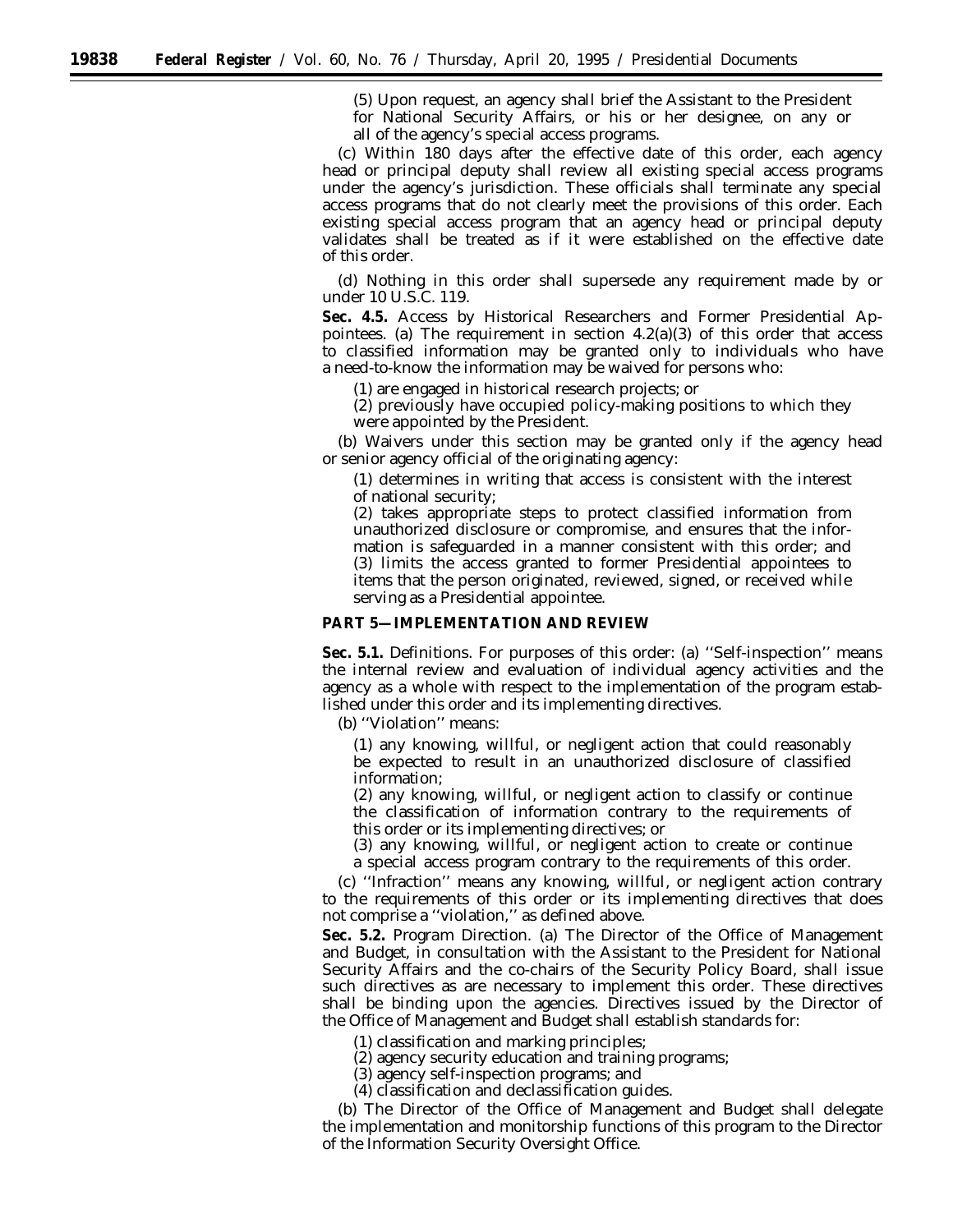(c) The Security Policy Board, established by a Presidential Decision Directive, shall make a recommendation to the President through the Assistant to the President for National Security Affairs with respect to the issuance of a Presidential directive on safeguarding classified information. The Presidential directive shall pertain to the handling, storage, distribution, transmittal, and destruction of and accounting for classified information.

**Sec. 5.3.** *Information Security Oversight Office.* (a) There is established within the Office of Management and Budget an Information Security Oversight Office. The Director of the Office of Management and Budget shall appoint the Director of the Information Security Oversight Office, subject to the approval of the President.

(b) Under the direction of the Director of the Office of Management and Budget acting in consultation with the Assistant to the President for National Security Affairs, the Director of the Information Security Oversight Office shall:

(1) develop directives for the implementation of this order;

(2) oversee agency actions to ensure compliance with this order and its implementing directives;

(3) review and approve agency implementing regulations and agency guides for systematic declassification review prior to their issuance by the agency;

(4) have the authority to conduct on-site reviews of each agency's program established under this order, and to require of each agency those reports, information, and other cooperation that may be necessary to fulfill its responsibilities. If granting access to specific categories of classified information would pose an exceptional national security risk, the affected agency head or the senior agency official shall submit a written justification recommending the denial of access to the Director of the Office of Management and Budget within 60 days of the request for access. Access shall be denied pending a prompt decision by the Director of the Office of Management and Budget, who shall consult on this decision with the Assistant to the President for National Security Affairs;

(5) review requests for original classification authority from agencies or officials not granted original classification authority and, if deemed appropriate, recommend Presidential approval through the Director of the Office of Management and Budget;

(6) consider and take action on complaints and suggestions from persons within or outside the Government with respect to the administration of the program established under this order;

(7) have the authority to prescribe, after consultation with affected agencies, standardization of forms or procedures that will promote the implementation of the program established under this order; (8) report at least annually to the President on the implementation of this order; and

(9) convene and chair interagency meetings to discuss matters pertaining to the program established by this order.

**Sec. 5.4.** *Interagency Security Classification Appeals Panel*.

(a) Establishment and Administration.

(1) There is established an Interagency Security Classification Appeals Panel (''Panel''). The Secretaries of State and Defense, the Attorney General, the Director of Central Intelligence, the Archivist of the United States, and the Assistant to the President for National Security Affairs shall each appoint a senior level representative to serve as a member of the Panel. The President shall select the Chair of the Panel from among the Panel members.

(2) A vacancy on the Panel shall be filled as quickly as possible as provided in paragraph (1), above.

(3) The Director of the Information Security Oversight Office shall serve as the Executive Secretary. The staff of the Information Security Oversight Office shall provide program and administrative support for the Panel.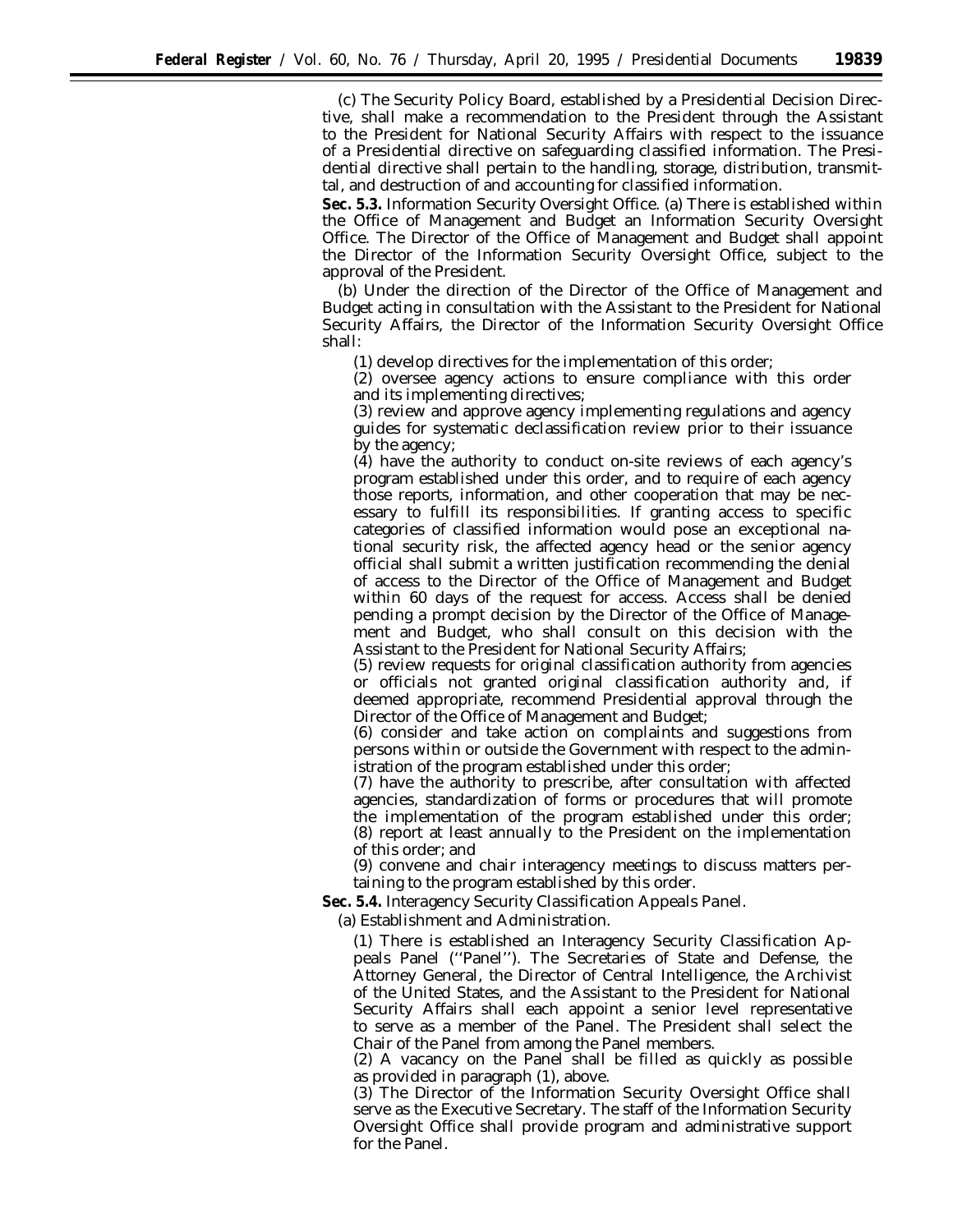(4) The members and staff of the Panel shall be required to meet eligibility for access standards in order to fulfill the Panel's functions.

(5) The Panel shall meet at the call of the Chair. The Chair shall schedule meetings as may be necessary for the Panel to fulfill its functions in a timely manner.

(6) The Information Security Oversight Office shall include in its reports to the President a summary of the Panel's activities.

(b) *Functions*. The Panel shall:

(1) decide on appeals by persons who have filed classification challenges under section 1.9 of this order;

(2) approve, deny, or amend agency exemptions from automatic

declassification as provided in section 3.4 of this order; and

(3) decide on appeals by persons or entities who have filed requests

for mandatory declassification review under section 3.6 of this order.

(c) *Rules and Procedures*. The Panel shall issue bylaws, which shall be published in the **Federal Register** no later than 120 days from the effective date of this order. The bylaws shall establish the rules and procedures that the Panel will follow in accepting, considering, and issuing decisions on appeals. The rules and procedures of the Panel shall provide that the Panel will consider appeals only on actions in which: (1) the appellant has exhausted his or her administrative remedies within the responsible agency; (2) there is no current action pending on the issue within the federal courts; and (3) the information has not been the subject of review by the federal courts or the Panel within the past 2 years.

(d) Agency heads will cooperate fully with the Panel so that it can fulfill its functions in a timely and fully informed manner. An agency head may appeal a decision of the Panel to the President through the Assistant to the President for National Security Affairs. The Panel will report to the President through the Assistant to the President for National Security Affairs any instance in which it believes that an agency head is not cooperating fully with the Panel.

(e) The Appeals Panel is established for the sole purpose of advising and assisting the President in the discharge of his constitutional and discretionary authority to protect the national security of the United States. Panel decisions are committed to the discretion of the Panel, unless reversed by the President.

**Sec. 5.5.** *Information Security Policy Advisory Council.*

(a) *Establishment*. There is established an Information Security Policy Advisory Council (''Council''). The Council shall be composed of seven members appointed by the President for staggered terms not to exceed 4 years, from among persons whohave demonstrated interest and expertise in an area related to the subject matter of this order and are not otherwise employees of the Federal Government. The President shall appoint the Council Chair from among the members. The Council shall comply with the Federal Advisory Committee Act, as amended, 5 U.S.C. App. 2.

(b) *Functions*. The Council shall:

(1) advise the President, the Assistant to the President for National Security Affairs, the Director of the Office of Management and Budget, or such other executive branch officials as it deems appropriate, on policies established under this order or its implementing direc-

tives, including recommended changes to those policies;

(2) provide recommendations to agency heads for specific subject areas for systematic declassification review; and

(3) serve as a forum to discuss policy issues in dispute.

(c) *Meetings*. The Council shall meet at least twice each calendar year, and as determined by the Assistant to the President for National Security Affairs or the Director of the Office of Management and Budget.

(d) *Administration*.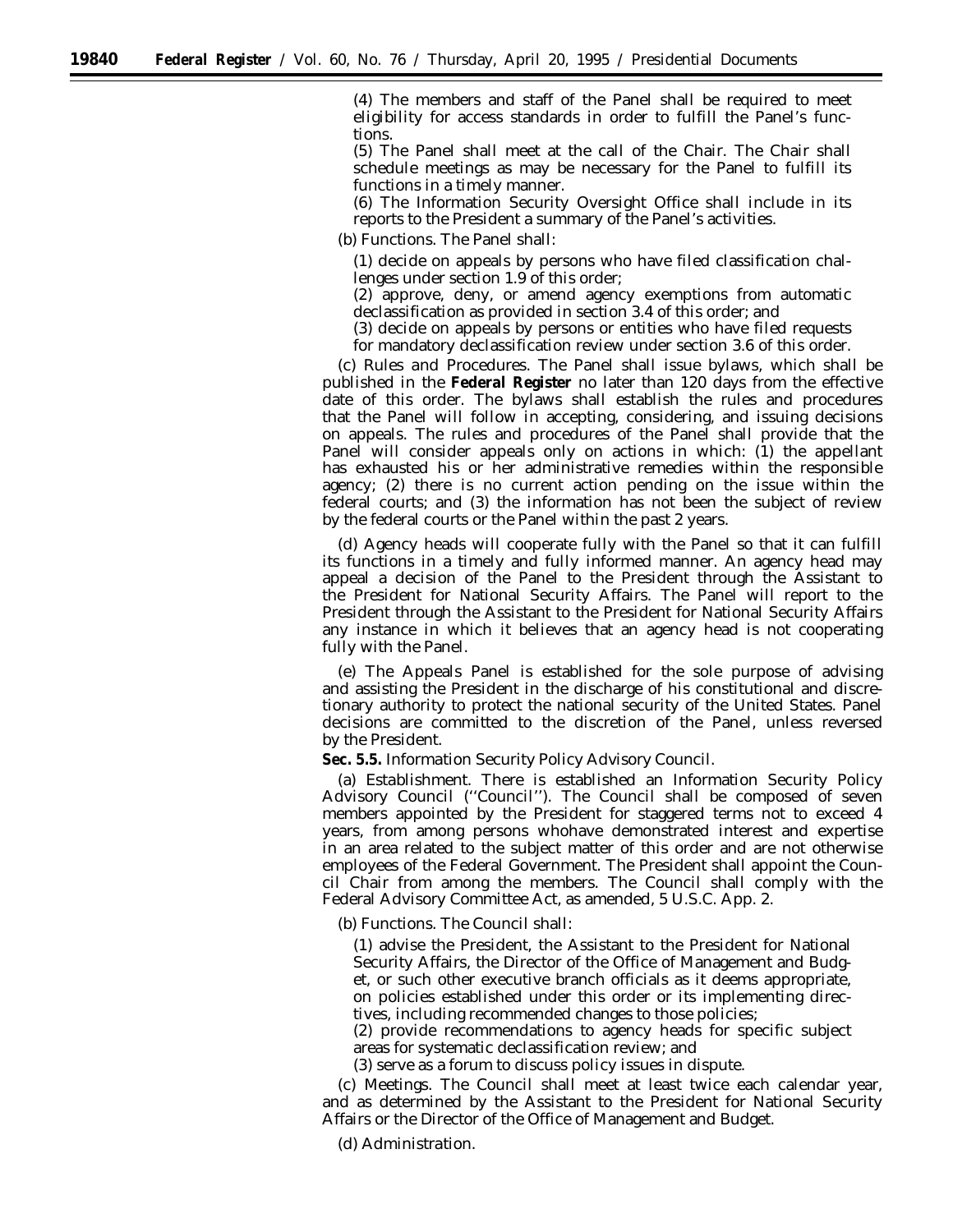(1) Each Council member may be compensated at a rate of pay not to exceed the daily equivalent of the annual rate of basic pay in effect for grade GS-18 of the general schedule under section 5376 of title 5, United States Code, for each day during which that member is engaged in the actual performance of the duties of the Council.

(2) While away from their homes or regular place of business in the actual performance of the duties of the Council, members may be allowed travel expenses, including per diem in lieu of subsistence, as authorized by law for persons serving intermittently in the Government service (5 U.S.C. 5703(b)).

(3) To the extent permitted by law and subject to the availability of funds, the Information Security Oversight Office shall provide the Council with administrative services, facilities, staff, and other support services necessary for the performance of its functions. (4) Notwithstanding any other Executive order, the functions of the President under the Federal Advisory Committee Act, as amended, that are applicable to the Council, except that of reporting to the Congress, shall be performed by the Director of the Information Security Oversight Office in accordance with the guidelines and procedures established by the General Services Administration.

**Sec. 5.6.** *General Responsibilities.* Heads of agencies that originate or handle classified information shall:

(a) demonstrate personal commitment and commit senior management to the successful implementation of the program established under this order;

(b) commit necessary resources to the effective implementation of the program established under this order; and

(c) designate a senior agency official to direct and administer the program, whose responsibilities shall include:

(1) overseeing the agency's program established under this order, provided, an agency head may designate a separate official to oversee special access programs authorized under this order. This official shall provide a full accounting of the agency's special access programs at least annually;

(2) promulgating implementing regulations, which shall be published in the **Federal Register** to the extent that they affect members of the public;

(3) establishing and maintaining security education and training programs;

(4) establishing and maintaining an ongoing self-inspection program, which shall include the periodic review and assessment of the agency's classified product;

(5) establishing procedures to prevent unnecessary access to classified information, including procedures that: (i) require that a need for access to classified information is established before initiating administrative clearance procedures; and (ii) ensure that the number of persons granted access to classified information is limited to the minimum consistent with operational and security requirements and needs;

(6) developing special contingency plans for the safeguarding of classified information used in or near hostile or potentially hostile areas;

(7) assuring that the performance contract or other system used to rate civilian or military personnel performance includes the management of classified information as a critical element or item to be evaluated in the rating of: (i) original classification authorities; (ii) security managers or security specialists; and (iii) all other personnel whose duties significantly involve the creation or handling of classified information;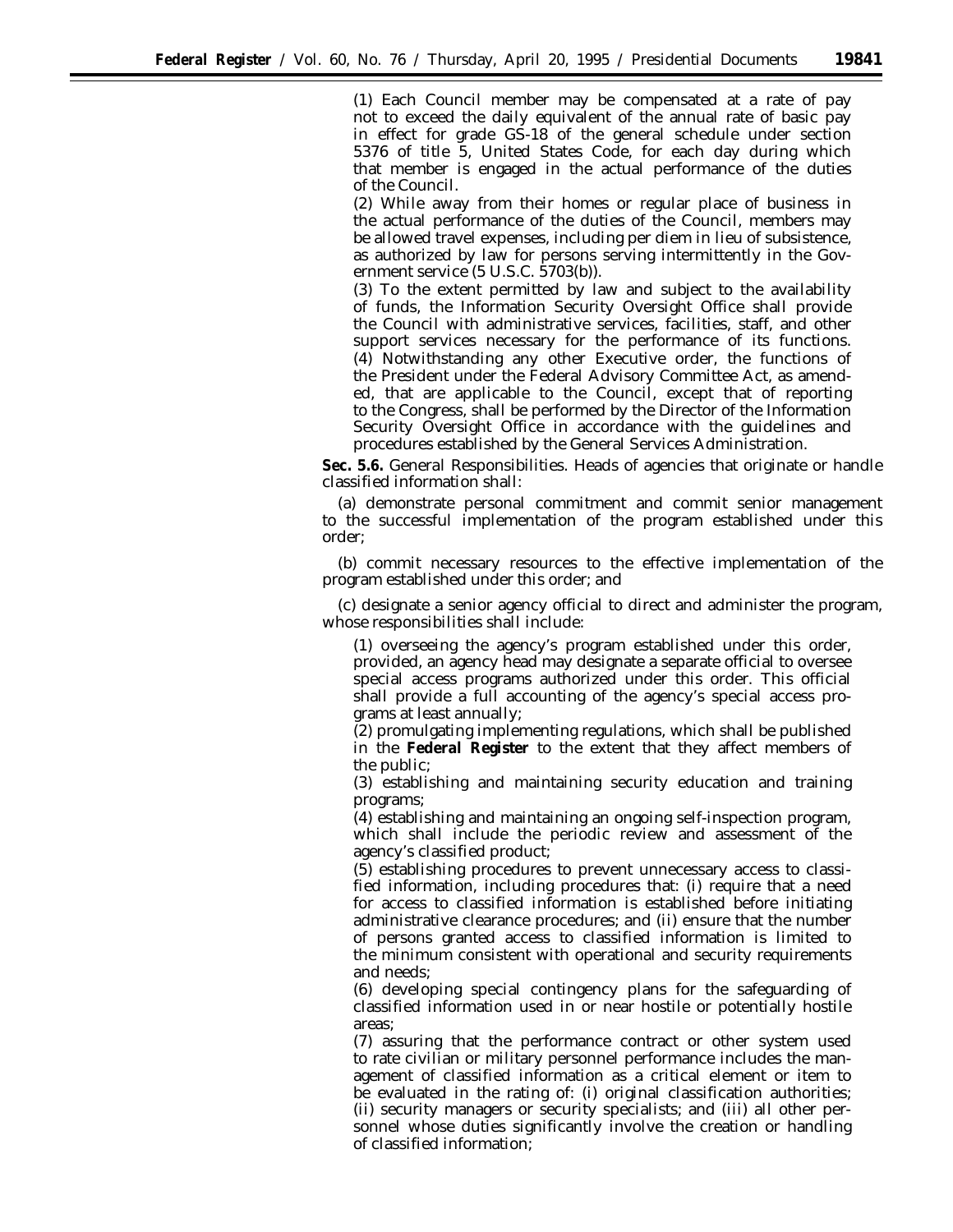(8) accounting for the costs associated with the implementation of this order, which shall be reported to the Director of the Information Security Oversight Office for publication; and

(9) assigning in a prompt manner agency personnel to respond to any request, appeal, challenge, complaint, or suggestion arising out of this order that pertains to classified information that originated in a component of the agency that no longer exists and for which there is no clear successor in function.

**Sec. 5.7.** *Sanctions.* (a) If the Director of the Information Security Oversight Office finds that a violation of this order or its implementing directives may have occurred, the Director shall make a report to the head of the agency or to the senior agency official so that corrective steps, if appropriate, may be taken.

(b) Officers and employees of the United States Government, and its contractors, licensees, certificate holders, and grantees shall be subject to appropriate sanctions if they knowingly, willfully, or negligently:

(1) disclose to unauthorized persons information properly classified under this order or predecessor orders;

(2) classify or continue the classification of information in violation of this order or any implementing directive;

(3) create or continue a special access program contrary to the requirements of this order; or

(4) contravene any other provision of this order or its implementing directives.

(c) Sanctions may include reprimand, suspension without pay, removal, termination of classification authority, loss or denial of access to classified information, or other sanctions in accordance with applicable law and agency regulation.

(d) The agency head, senior agency official, or other supervisory official shall, at a minimum, promptly remove the classification authority of any individual who demonstrates reckless disregard or a pattern of error in applying the classification standards of this order.

(e) The agency head or senior agency official shall:

(1) take appropriate and prompt corrective action when a violation or infraction under paragraph (b), above, occurs; and

(2) notify the Director of the Information Security Oversight Office when a violation under paragraph  $(b)(1)$ ,  $(2)$  or  $(3)$ , above, occurs.

### **PART 6—GENERAL PROVISIONS**

**Sec. 6.1.** *General Provisions*. (a) Nothing in this order shall supersede any requirement made by or under the Atomic Energy Act of 1954, as amended, or the National Security Act of 1947, as amended. ''Restricted Data'' and ''Formerly Restricted Data'' shall be handled, protected, classified, downgraded, and declassified in conformity with the provisions of the Atomic Energy Act of 1954, as amended, and regulations issued under that Act.

(b) The Attorney General, upon request by the head of an agency or the Director of the Information Security Oversight Office, shall render an interpretation of this order with respect to any question arising in the course of its administration.

(c) Nothing in this order limits the protection afforded any information by other provisions of law, including the exemptions to the Freedom of Information Act, the Privacy Act, and the National Security Act of 1947, as amended. This order is not intended, and should not be construed, to create any right or benefit, substantive or procedural, enforceable at law by a party against the United States, its agencies, itsofficers, or its employees. The foregoing is in addition to the specific provisos set forth in sections 1.2(b), 3.2(b) and 5.4(e) of this order.